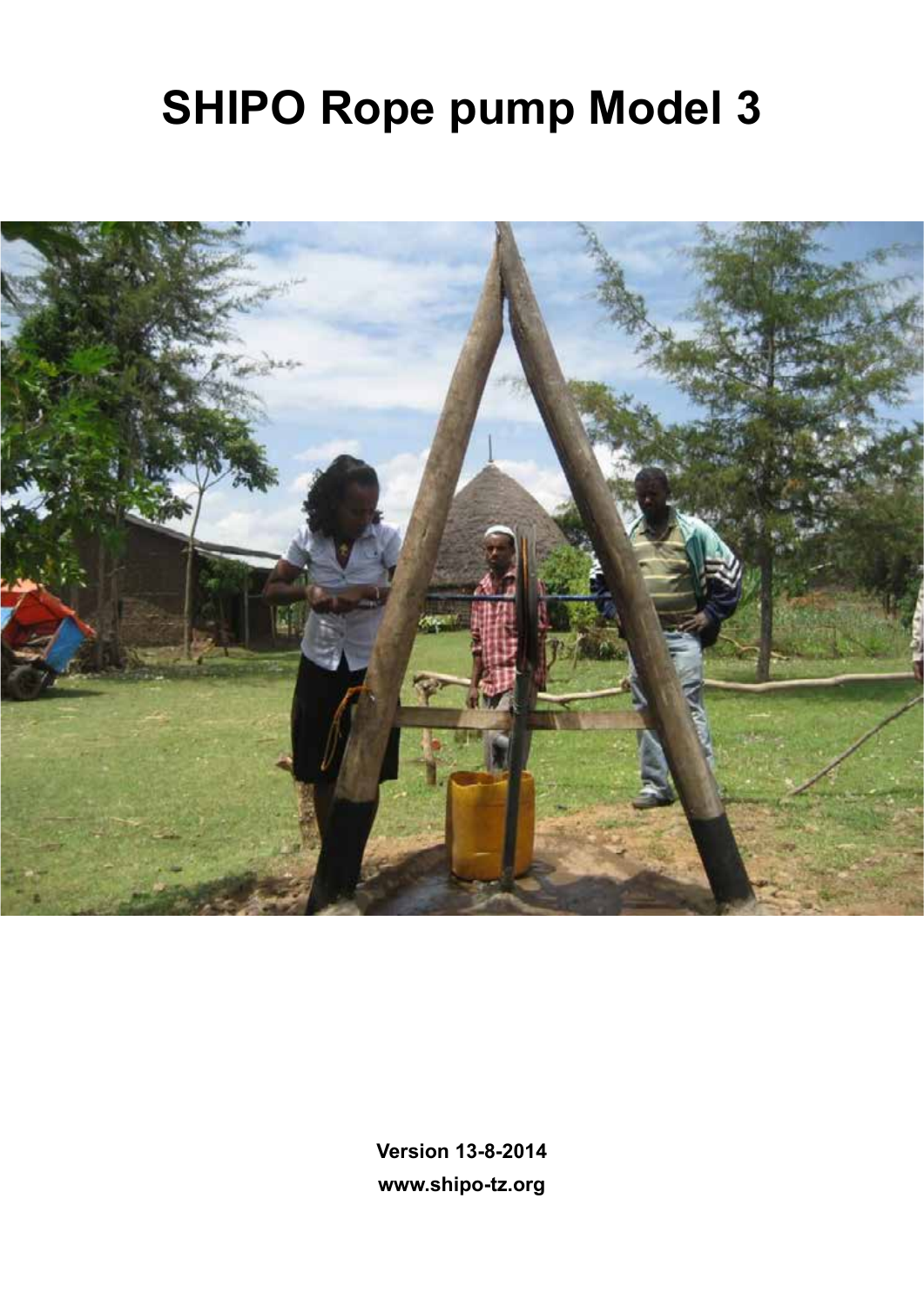## **Context**

The Rope pump Model 3 is a simple and low cost model. It can be installed on both tube wells and hand dug wells. It is recommended to combine it with a well cover and apron to avoid any contamination. Even without a well cover, the water quality will drastically improve since the recontamination by using a bucket, will be avoided. This pump model can be a 1st step in improving a well. If a family has limited funds they can start with a basic pump. If there is more a well cover and apron can be installed. The handle can be installed at any height for instance at 1.3 meters high to fill up a tank of 90 cm high. If the handle is higher than 90 cm, it is essential to make a platform so the handle is at the height of the belly button. See manual pump model 1. In this model a wheel cover is optional as well as a return PVC pipe. See pictures below.





Rope pump Model 3, with a return pipe, without wheel cover. Used for domestic use and irrigation of a garden. The length of the poles in the ground is 60 to 80 cm.

For mounting of the pump pipe and return pipe use galvanized wire. The yellow rope prevents that the handle turns back after pumping is stopped.



By mounting the handle higher a water tank can be filled up. The dimensions; length, distance of poles depend on the situation. To avoid termites poles have to be treated with Creosote and or oil. Also the part in the ground can be protected with plastic sheet around the poles.



The Model can be a 1st step pump. Step 1. Install handle and PVC pipes Step 2. Install well cover and apron Even without a well cover, water quality will improve 60% or more.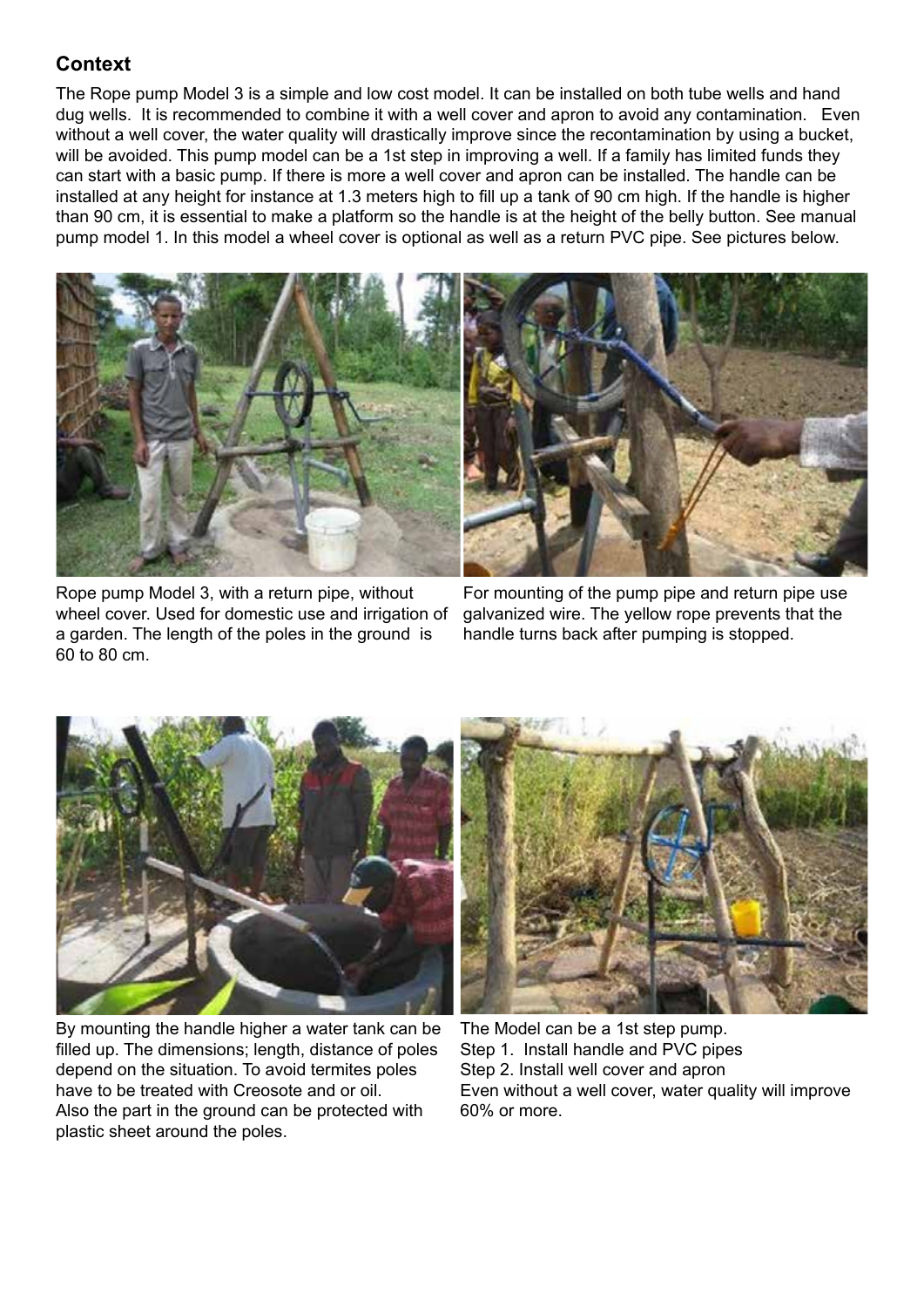|              | 3D VIEW                |                                    |                                                        |  |
|--------------|------------------------|------------------------------------|--------------------------------------------------------|--|
|              |                        |                                    |                                                        |  |
| Roughness:   | Dimensional tolerance: | Title/Name: ROPE PUMP Model 3      |                                                        |  |
| Projection:/ | Scale:                 | Drawing by: AvdHeuvelSR            | Creation Date: 5-7-2014                                |  |
|              | Unit $:$ mm            | Approved by: H. Holtslag<br>Parts: | Approved Date: 5-7-2014<br>Part number:<br>Sheet size: |  |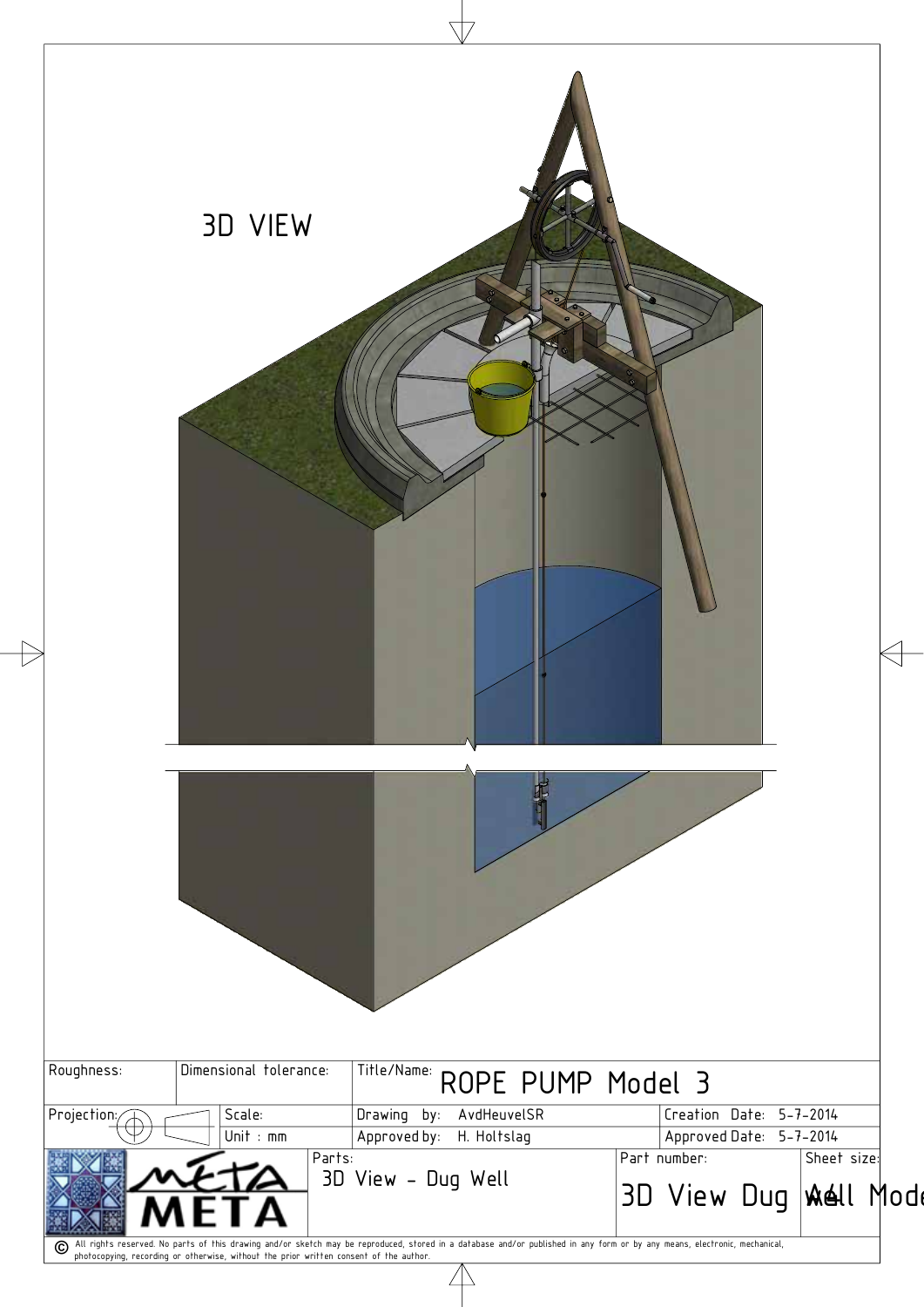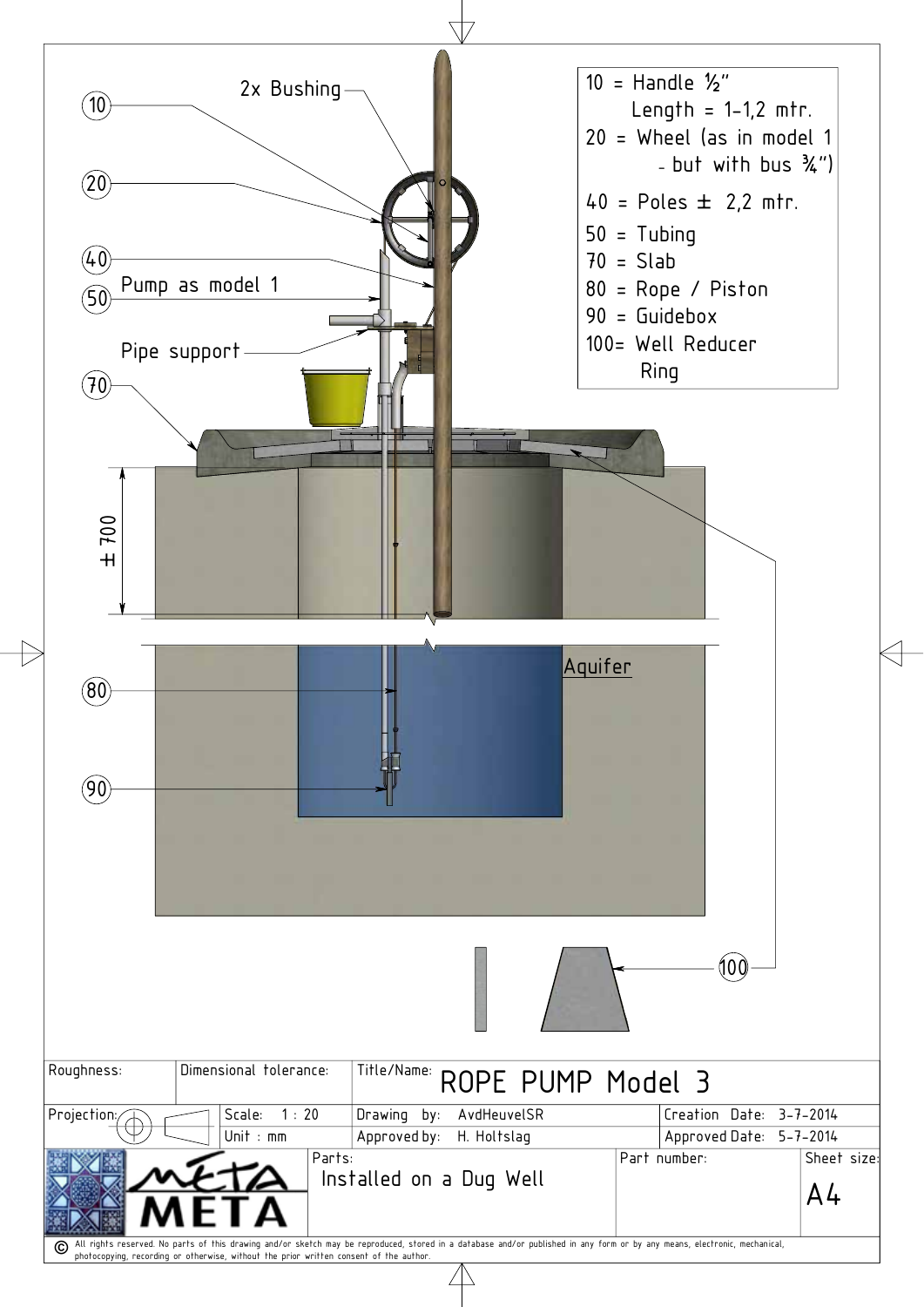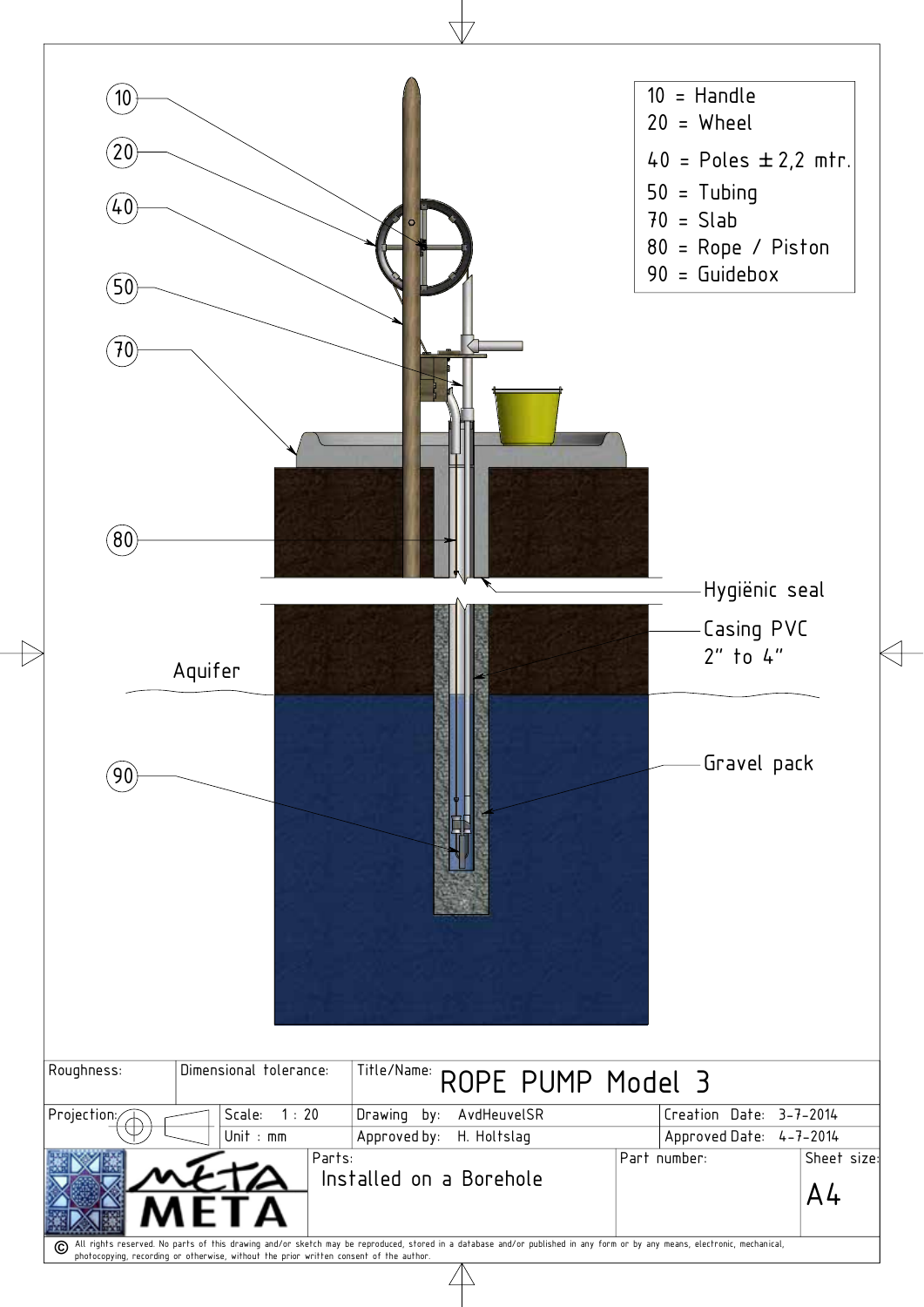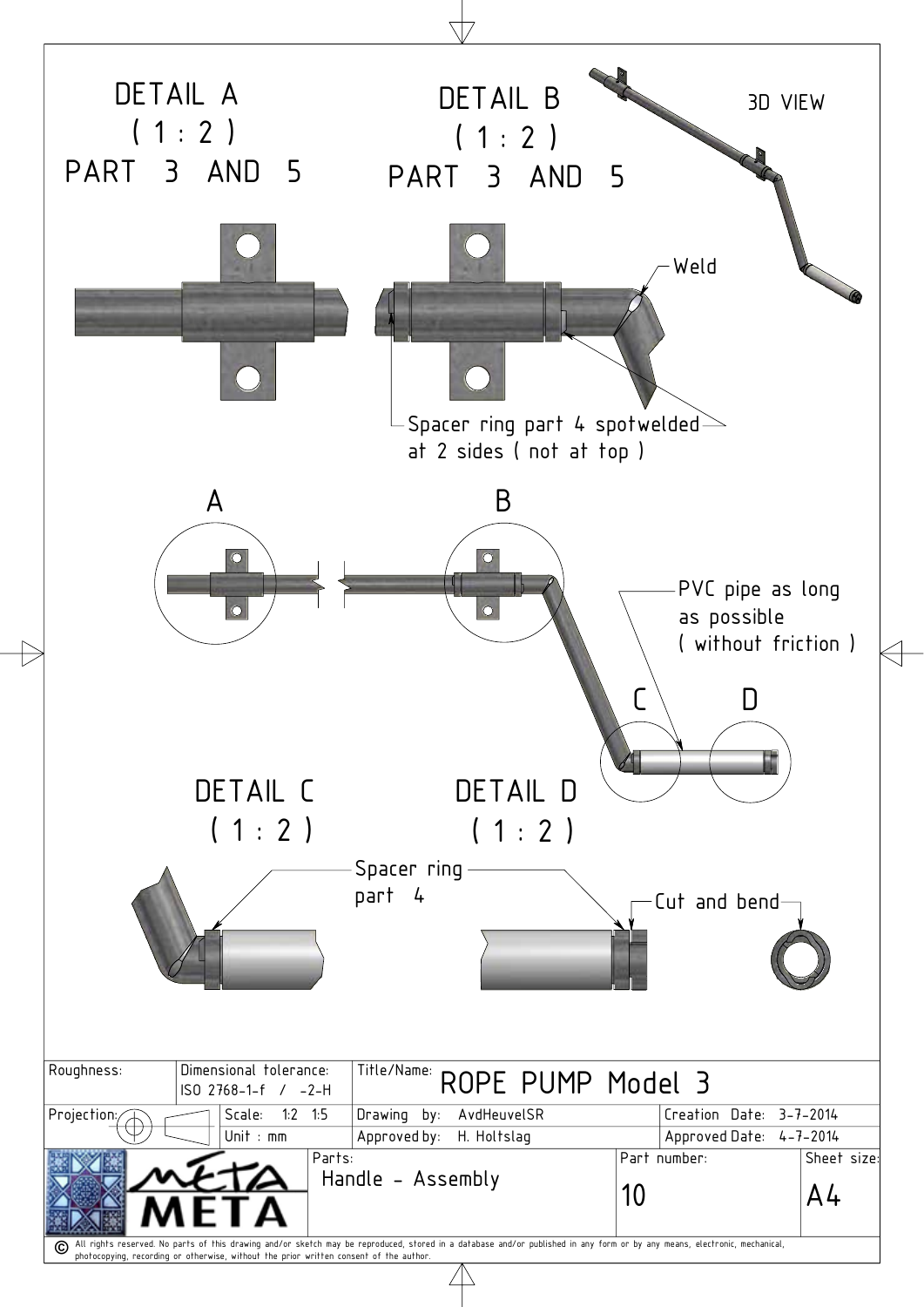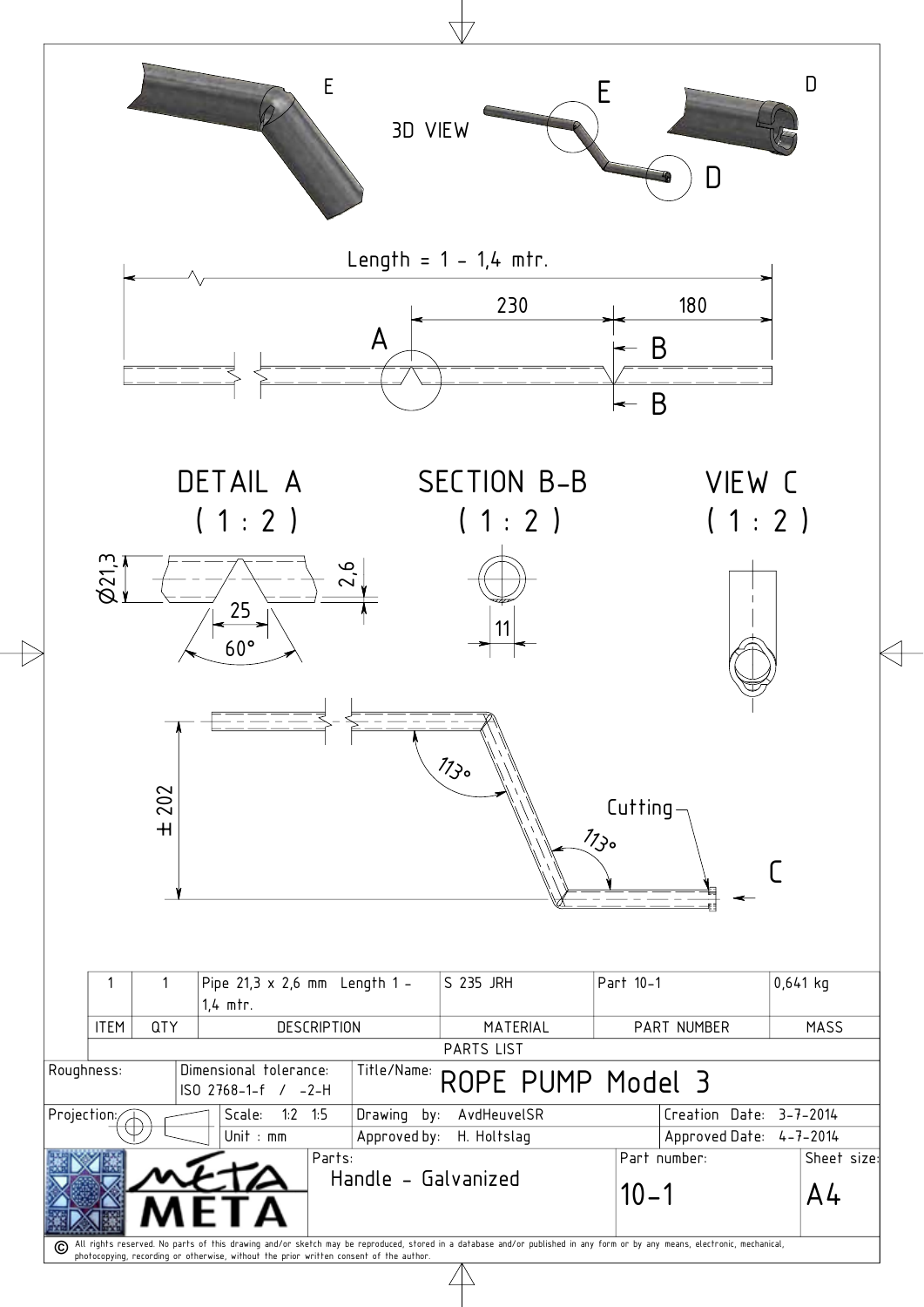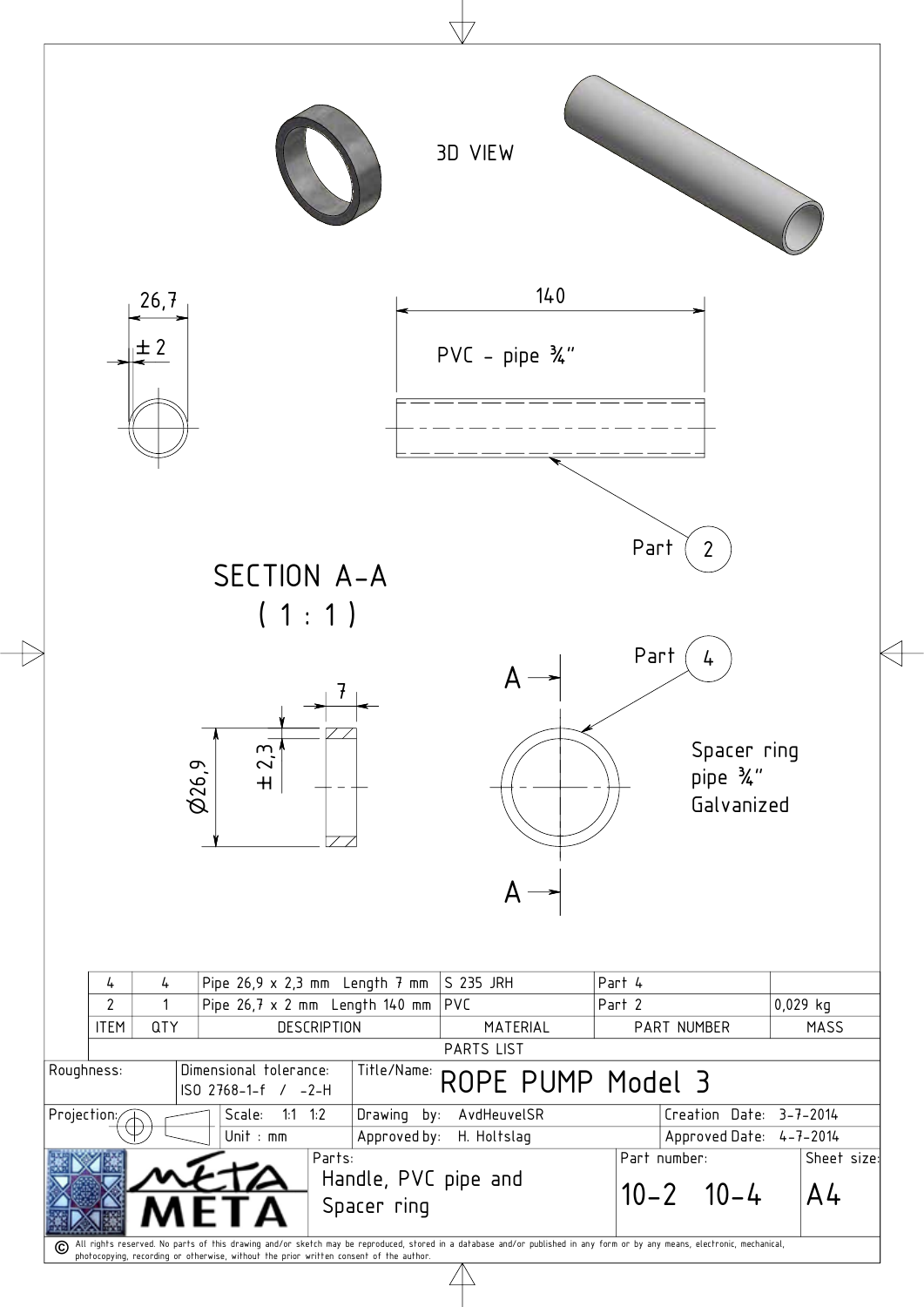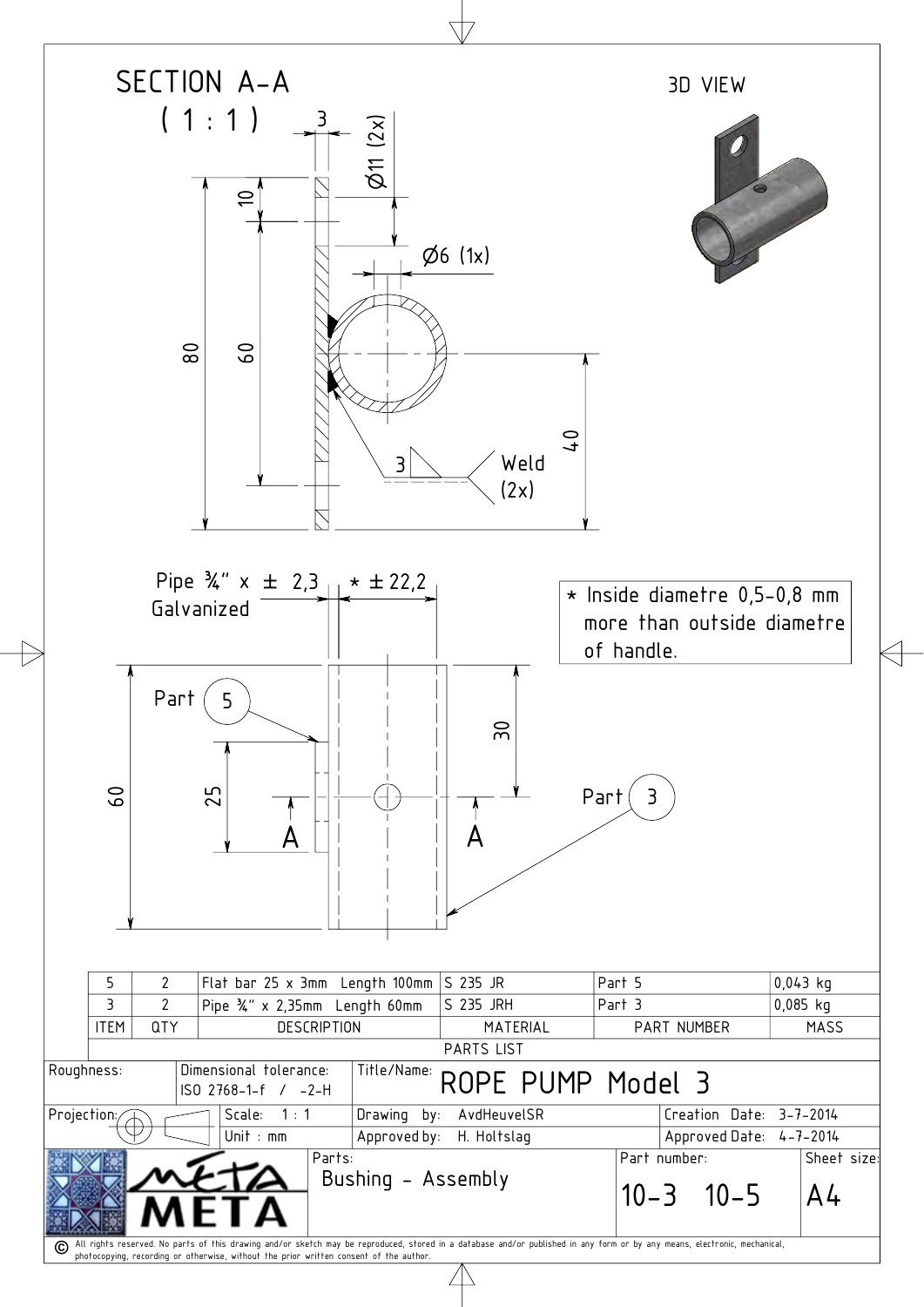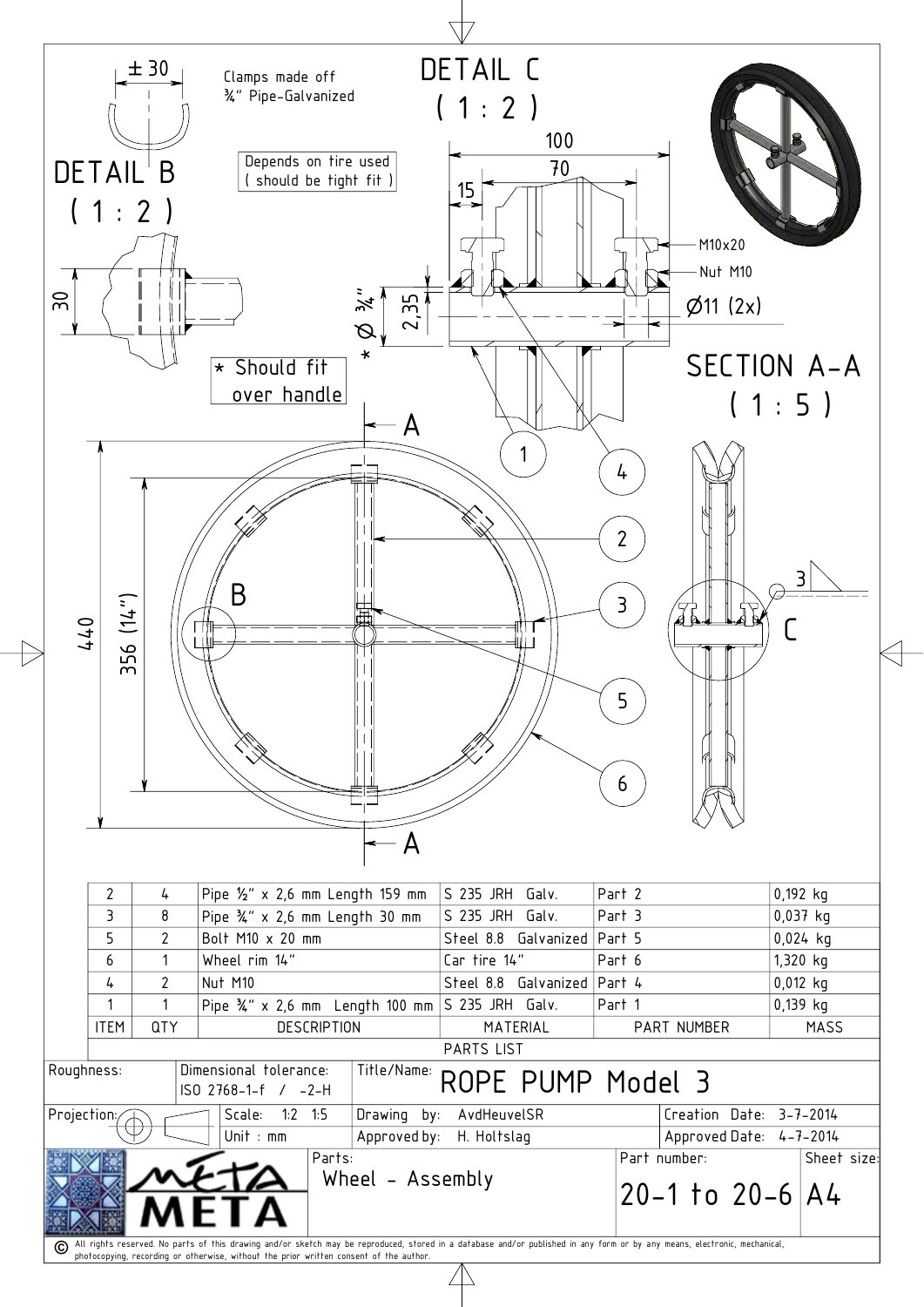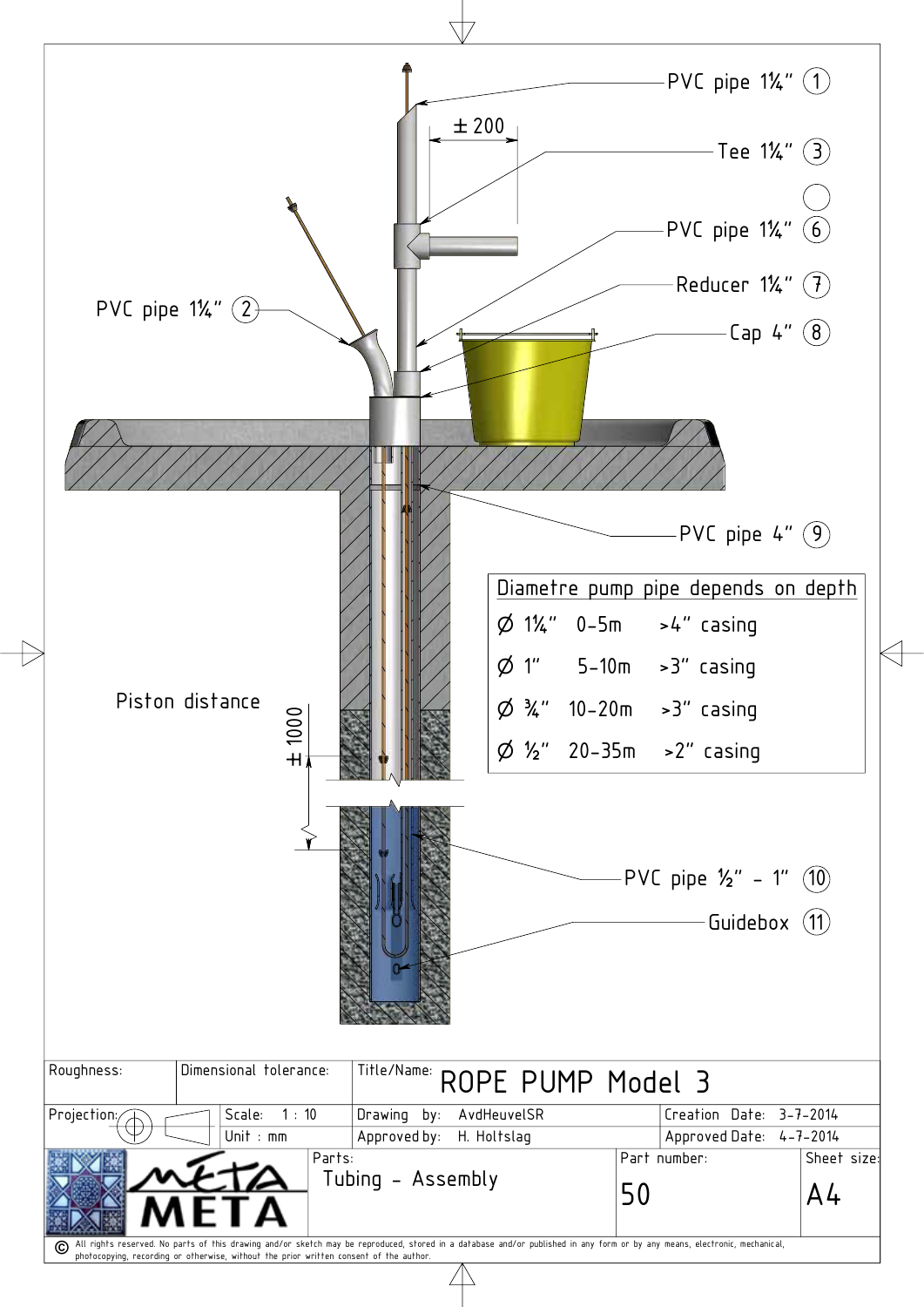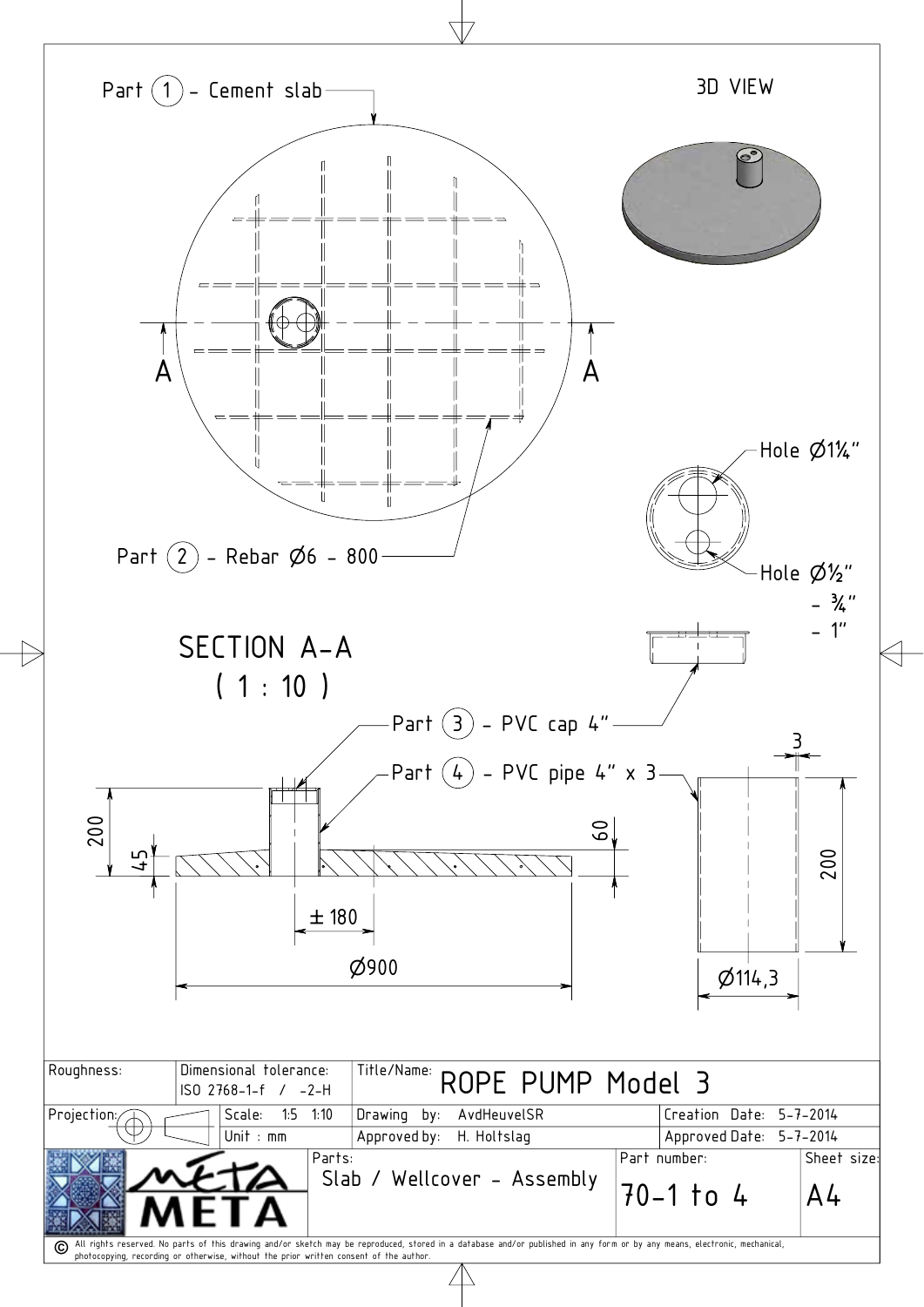|                           |                                                                                                                          |                                                                                                                                                                                | 3D VIEW                                                                                   |                               |
|---------------------------|--------------------------------------------------------------------------------------------------------------------------|--------------------------------------------------------------------------------------------------------------------------------------------------------------------------------|-------------------------------------------------------------------------------------------|-------------------------------|
| A                         | A                                                                                                                        |                                                                                                                                                                                |                                                                                           |                               |
|                           |                                                                                                                          | * Size depends on pump pipe<br>diametre inside.                                                                                                                                |                                                                                           |                               |
|                           | SECTION A-A<br>(2:1)                                                                                                     | $B \star \star$<br>Pipe<br>$A \star$<br>$\overline{\frac{1}{2}}$<br>15,3<br>11<br>$\frac{3}{4}$ "<br>13<br>20,3<br>$1^{\prime\prime}$<br>20<br>27,3                            | $\begin{bmatrix} * & * \end{bmatrix}$<br>$\mathsf{D}$<br>13<br>11<br>15<br>12<br>20<br>13 |                               |
| $\star$<br>$\cup$<br>ഥ    | D<br>Ø6<br>$B \star$<br>A *                                                                                              | * Tolerance $\pm 0.2$ ** Tolerance $\pm 0.5$<br>Based on pipes $\frac{1}{2}$ " OD = 20 ID = 16<br>¾"<br>1 <sup>''</sup><br>Outside diametre<br>OD.<br>ID<br>Inside<br>diametre | $OD = 25$ $ID = 21$<br>$OD = 32$ $ID = 28$                                                |                               |
| Roughness:<br>Projection: | Dimensional tolerance:<br>ISO 2768-1-f / -2-H<br>2:1<br>Drawing by:<br>Scale:<br>Unit : $mm$<br>Approved by: H. Holtslag | Title/Name: ROPE PUMP<br>AvdHeuvelSR                                                                                                                                           | Creation Date: 23-6-2014<br>Approved Date: 4-7-2014                                       |                               |
|                           | Parts:<br>Piston                                                                                                         | 80                                                                                                                                                                             | Part number:                                                                              | Sheet size:<br>A <sup>L</sup> |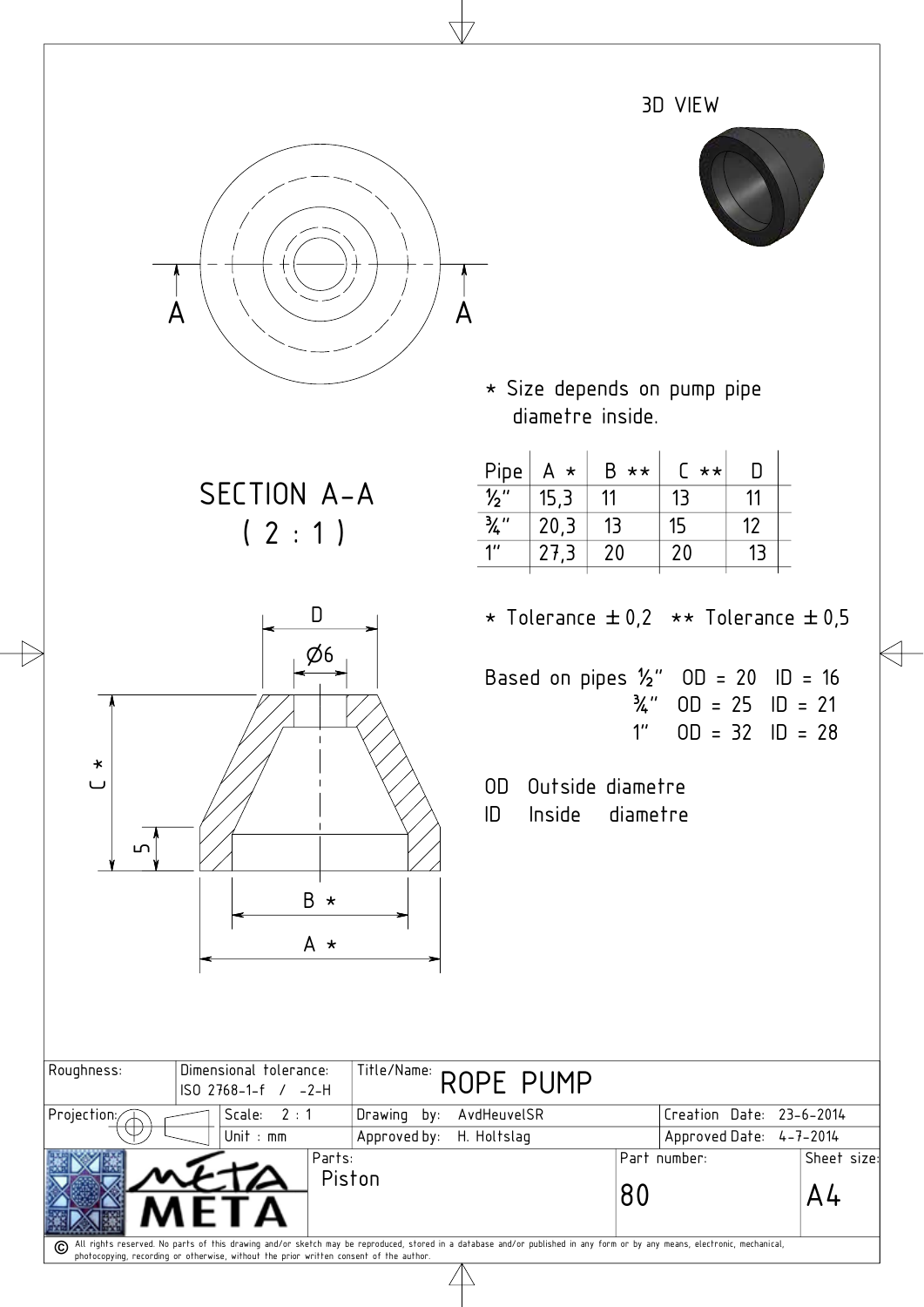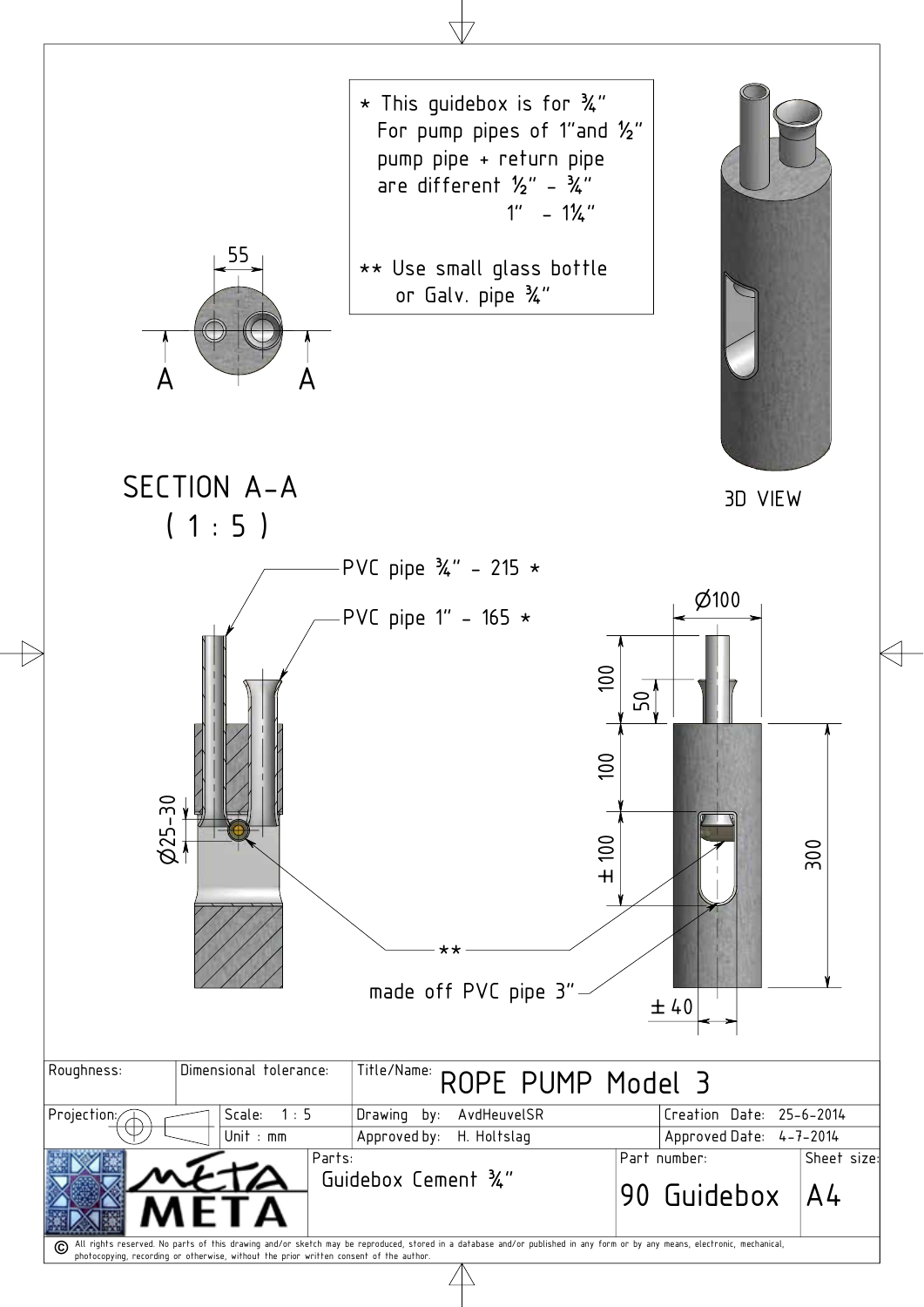